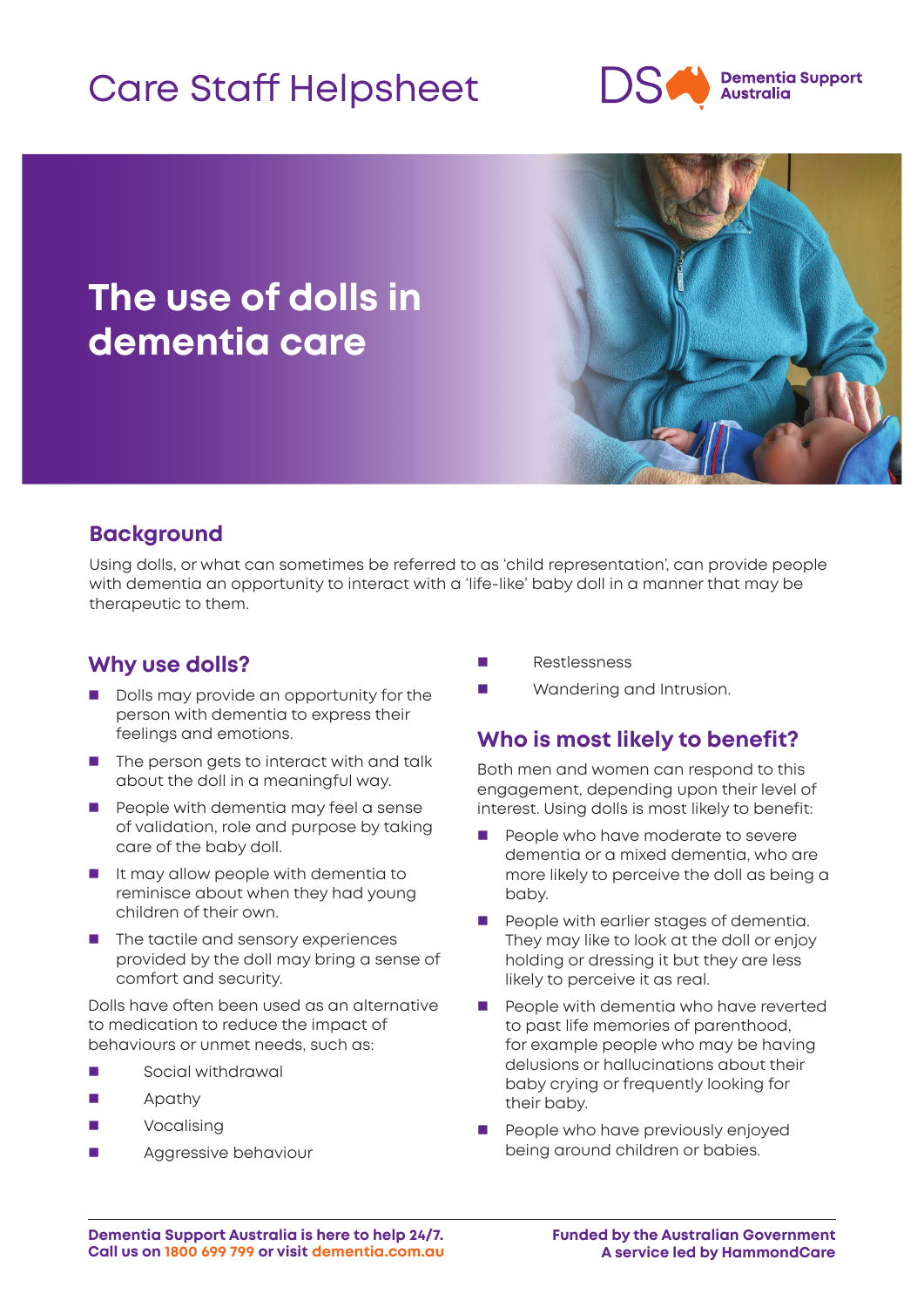## Care Staff Helpsheet



#### **Introducing the doll**

It's important that carers and family members are informed of the purpose and value of using dolls. Some people may see the use of the doll as childish and condescending toward the person with dementia and therefore interact with the doll in an inconsistent/unhelpful manner.

How the doll is introduced is important to the success of the interaction between the person and the doll. The approach used may vary depending on the individual.

Some suggested approaches could include:

- Entering the person's room, greeting them while cradling the doll and then sitting down with them.
- **Demon Depart Observing how the person responds to** the doll in your arms. If they have not noticed the doll, bring it to their attention and invite their feedback. If the person appears interested and engaged, then ask if they'd like to hold it.
- **Making general comments about the doll,** commenting on their eyes/hair/clothes while taking care not to identify it as either a doll or baby at this stage.
- **Deparation** Observing how the person interacts with the doll and whether they appear to be seeing it as a real baby.

#### **Interacting with the person and the doll**

- **Always monitor the outcomes of the** activity.
- It's important to mirror the person's response to the doll. For instance, only act as if it's a real baby if the person themselves believes that it is the case.
- Ask if they would like to look after the doll while you attend to other duties, and reassure them that you will return to pick it up.
- **Place the doll in a bassinette, capsule** or basket near the person when you're not using it. This will allow the person to retrieve the doll when they want to.
- Leave the bassinette, capsule or basket in reach and reassure the person that they can place the doll there if they get tired.
- Remove the doll when appropriate, at meal or shower times, for example. Offering to put the baby down for a nap, feed him/her or change its nappy can be a helpful way to do so without confusing or upsetting the person with dementia. Always reassure them that you will bring their baby back.

#### **Special considerations and precautions**

- $\blacksquare$  It's important not to impose this activity on people who haven't showed any interest, as not everyone will respond to it. This may depend on the person's background, previous beliefs and interactions with children. If they didn't like children before, they are less likely to respond in a positive and beneficial way.
- Knowing the person's background history prior to the introduction of the doll is essential. The doll may have a negative impact on a person if they have a history of trauma such as adoption, abortion or abuse.
- Respect the person's perception of the doll. If they are responding positively and perceiving it as a real baby, avoid referring to it as a doll. Make sure you handle it as you would a real child. Avoid picking it up by the leg or head, for example.
- Dolls should be as life-like as possible in terms of appearance, weight, sound emitted, smell and texture.
- The type of doll selected should match the person's cultural background and social history. For example, consider choosing a doll with the same skin colour as the person. If the person is continually looking for their daughter, try to match the sex of the doll or use pink clothing.